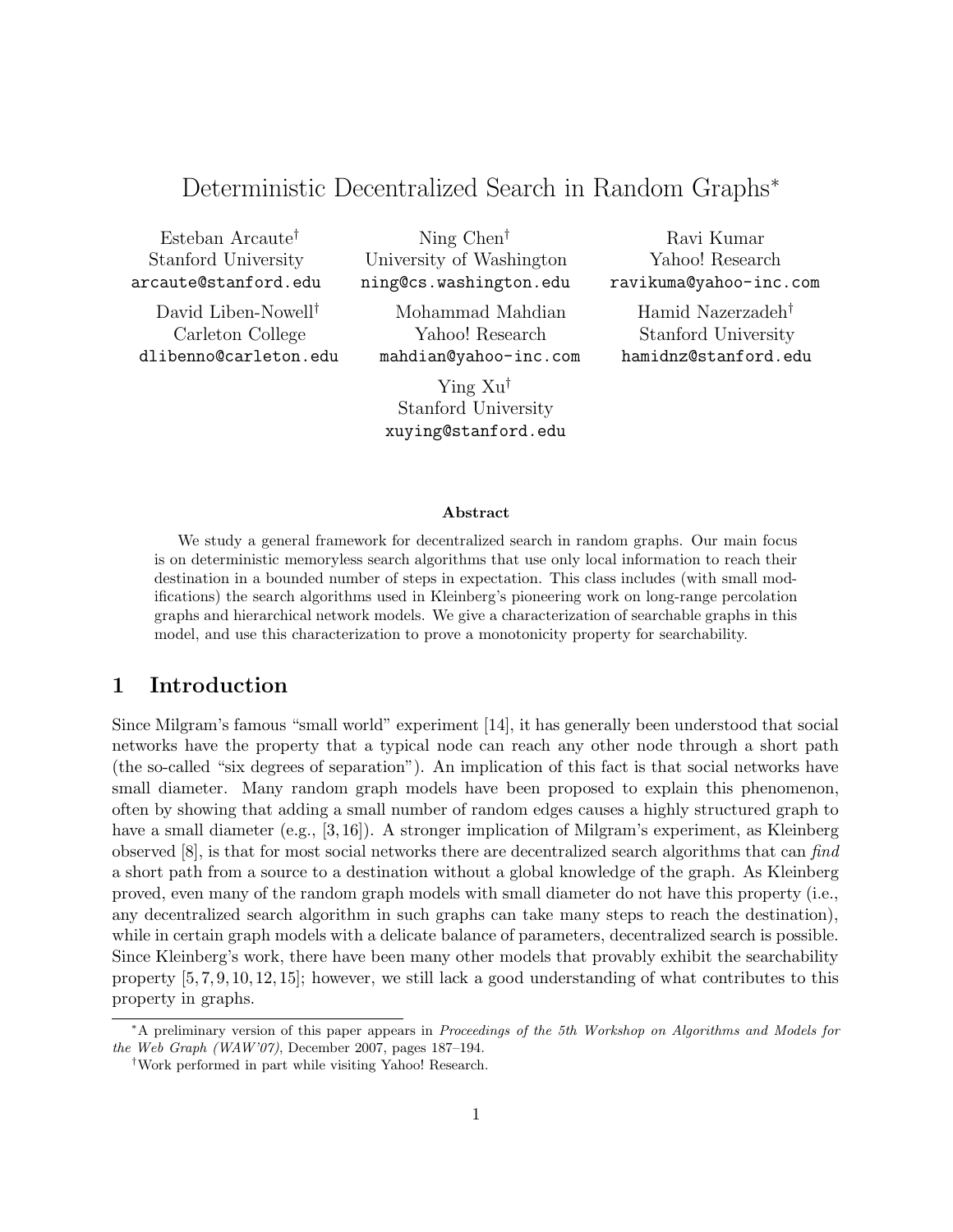In this paper, we look at a general framework for searchability in random graphs. We consider a general random graph model in which the set of edges leaving a node  $u$  is independent of that of any other node  $v \neq u$ . This framework includes models such as the directed variant of the classical Erdős–Rényi graphs  $[6]$ , random graphs with a given expected degree sequence  $(e.g., [4])$ , long-range percolation graphs [8], hierarchical network models [9], and graphs based on Kronecker products [11, 13], but not models such as preferential attachment [2] in which the distribution of edges leaving a node is dependent on the other edges of the graph. It is worth noting that, in a random graph model where edges can have arbitrary dependencies, the search problem includes arbitrarily difficult learning problems as special cases, and therefore one cannot expect to have a complete characterization of searchable graphs in such a model.

Throughout most of this paper, we restrict the class of decentralized search algorithms that we consider to deterministic memoryless algorithms that succeed in finding a path to the destination with probability 1. This is an important class of search algorithms, and includes the decentralized search algorithms used in Kleinberg's work on long-range percolation graphs and hierarchical network models. For this class, we give a simple characterization of graphs that are searchable in terms of a node ordering property. We will use this characterization to show a monotonicity property for searchability: if a graph is searchable in our model, it stays searchable if the probabilities of edges are increased.

The rest of this paper is organized as follows: Section 2 contains the description of the model. Section 3 presents a characterization of searchable random graphs. The monotonicity theorem is presented in Section 4.

# 2 The Model

Given a positive integer n and an  $n \times n$  matrix **P** with entries  $p_{i,j} \in [0,1]$ , we define a directed random graph  $G(n, P)$  with the node set  $V = \{1, \ldots, n\}$  and with a directed edge connecting node i to node j with probability  $p_{ij}$ , independently of all other edges. As we will see later (Remark 3.5), our results hold for a more general random graph model where the edges originating from a node i can be dependent on each other but are independent of the edges leaving other nodes. However, for the sake of simplicity, we state and prove our results in the  $G(n, \mathbf{P})$  model.

We fix two nodes  $s,t \in V$  of  $G(n,\mathbf{P})$  as the source and the destination. For  $v \in V$ , let  $\Gamma(v)$ denote the set of out-neighbors of  $u$  in  $G$ . We investigate the existence of a decentralized search algorithm that finds a path from  $s$  to  $t$  of at most a given length  $d$  in expectation.<sup>1</sup> We restrict our attention to deterministic memoryless algorithms. A deterministic memoryless algorithm can be defined as a partial function  $A: V \times 2^V \to V$ . Such an algorithm A defines a path  $v_0, v_1, v_2, \ldots$ on a given graph G as follows:  $v_0 = s$ , and for every  $i \geq 0$ ,  $v_{i+1} = A(v_i, \Gamma(v_i))$ . The length of this path is defined as the smallest integer i such that  $v_i = t$ . If no such i exists, we define the length of the path as infinity.

We are now ready to define the notion of searchability. For a given matrix  $P$ , source and destination nodes s and t, and a number d, we say that  $G(n, P)$  is d-searchable using a deterministic memoryless algorithm A if the expected length of the path defined by A on  $G(n, \mathbf{P})$  is at most d.

<sup>&</sup>lt;sup>1</sup>Alternatively, we could ask for which graphs a decentralized search algorithm can find a path between *every* pair of nodes s and t, or between a random pair of nodes s and t. Our techniques apply to these alternative formulations of the problem as well. The only point that requires some care is that the orderings in the characterization theorem can depend on s and t.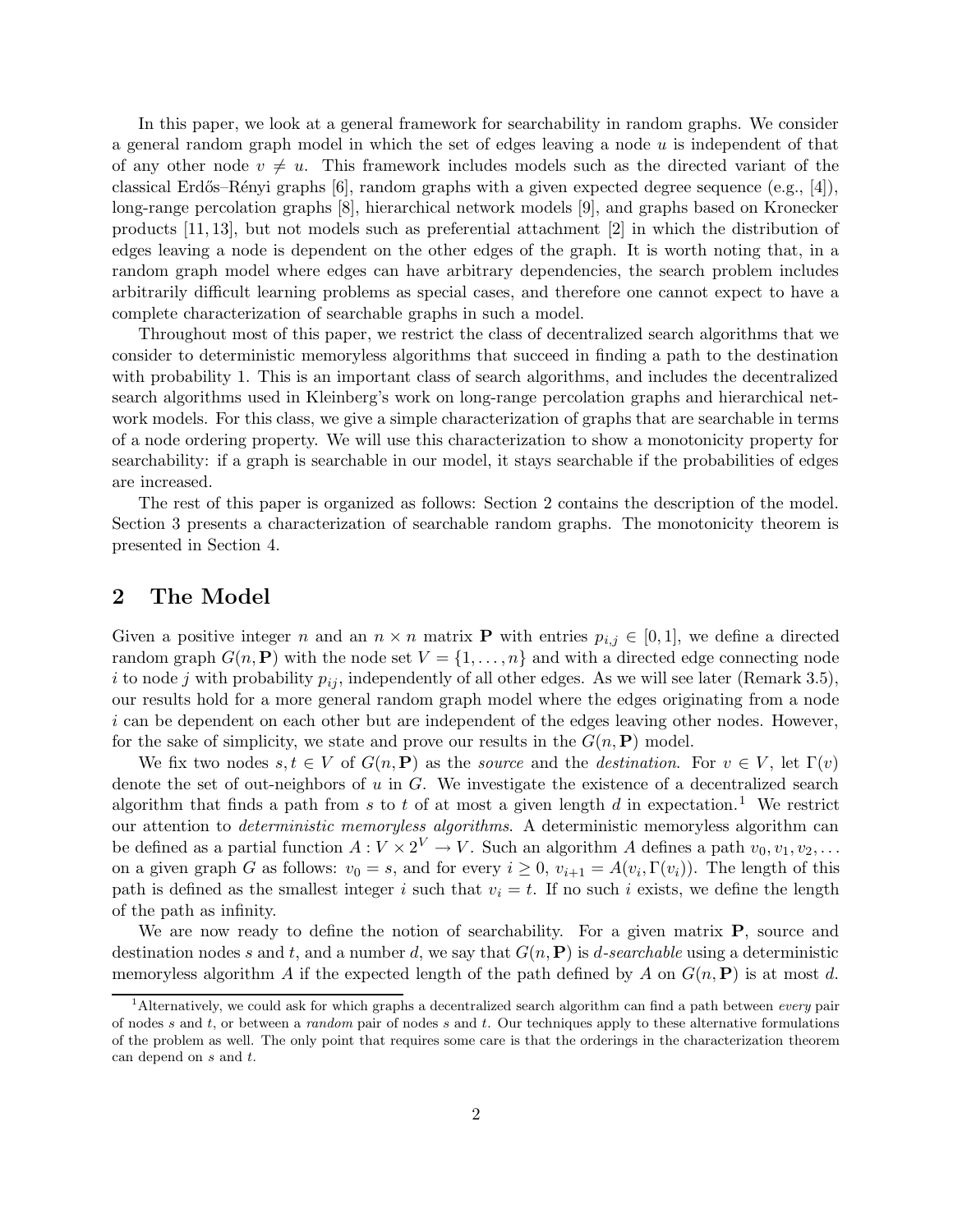Note that this definition requires that the algorithm find a path from s to t with probability 1.

# 3 A Characterization of Searchable Random Graphs

In this section, we provide a complete characterization of searchable random graphs. We begin by defining a class of deterministic memoryless search algorithms parameterized by two orderings of V, and then prove that if a graph is d-searchable, it is also d-searchable using an algorithm from this narrow class.

**Definition 3.1.** Let  $\sigma, \pi$  be two orderings (i.e., permutations) of the node set V. We define a deterministic memoryless algorithm  $A_{\sigma,\pi}$  corresponding to these orderings as follows: for every  $u \in V$ ,  $A_{\sigma,\pi}(u,\Gamma(u))$  is defined as the maximum element according to  $\pi$  of the set  $\{v \in \Gamma(u) :$  $\sigma(v) > \sigma(u)$ }  $\cup \{u\}.$ 

In other words, algorithm  $A_{\sigma,\pi}$  never goes backwards according to the ordering  $\sigma$ , and, subject to this restriction, makes the maximum possible progress according to  $\pi$ .

We are now ready to state our main theorem.

**Theorem 3.2.** For a given probability matrix  $P$ , source and destination nodes s and t, and number d, if  $G(n, \mathbf{P})$  is d-searchable using a deterministic memoryless algorithm A, then there exist two orderings  $\sigma$  and  $\pi$  of V such that  $G(n, \mathbf{P})$  is d-searchable by using  $A_{\sigma,\pi}$ .

To prove this theorem, we will first construct the ordering  $\sigma$  using the structure of the search algorithm A. Next, we define an ordering  $\pi$  using  $\sigma$ . Finally, we use induction with respect to the ordering  $\sigma$  to show that the expected length of the path defined by  $A_{\sigma,\pi}$  on  $G(n,\mathbf{P})$  is not more than the one defined by A.

We assume, without loss of generality, that for every set  $S \subseteq V$ ,  $A(t, S) = t$ . In other words, we assume that A never leaves t once it reaches this node.

Define a graph H with the node set V as follows: for every pair  $u, v \in V$ , the edge  $(u, v)$  is in H if and only if this edge is on the path from s to t defined by A on some realization of  $G(n, \mathbf{P})$  (i.e., on some graph that has a non-zero probability in the distribution  $G(n, P)$ ). We have the following important lemma.

#### **Lemma 3.3.** The graph  $H$  is acyclic.

*Proof.* Assume, for contradiction, that H contains a simple cycle C. Note that by the definition of H, if an edge  $(u, v)$  is in H, then u must be reachable from s in H. Therefore, every node of C must be reachable from s in  $H$ . Let  $v^*$  be a node in  $C$  that has the shortest distance from s in  $H$ , and  $s = v_0, v_1, \ldots, v_\ell = v^*$  be a shortest path from s to  $v^*$  in H. Also, let  $v^* = v_\ell, v_{\ell+1}, \ldots, v_k, v_{k+1} = v^*$ denote the cycle C. Therefore,  $v_0, v_1, \ldots, v_k$  are all distinct nodes, and for every  $i \in \{0, \ldots, k\}$ , there is an edge from  $v_i$  to  $v_{i+1}$  in H.

By the definition of H, for every  $i \in \{0, \ldots, k\}$ , there is a realization of  $G(n, \mathbf{P})$  in which A traverses the edge  $(v_i, v_{i+1})$ . This means that there is a realization of  $G(n, \mathbf{P})$  in which the set  $\Gamma(v_i)$ of out-neighbors of  $v_i$  is  $S_i^*$ , for some set  $S_i^*$  such that  $A(v_i, S_i^*) = v_{i+1}$ . Recall that in  $G(n, \mathbf{P})$ , all edges are present independently at random, and thus the random variables  $\Gamma(u)$  are independent. Hence, since  $v_i$ 's are all distinct and for each i, there is a realization satisfying  $\Gamma(v_i) = S_i^*$ , there must be a realization in which  $\Gamma(v_i) = S_i^*$  for all i. In this realization, the algorithm A falls in the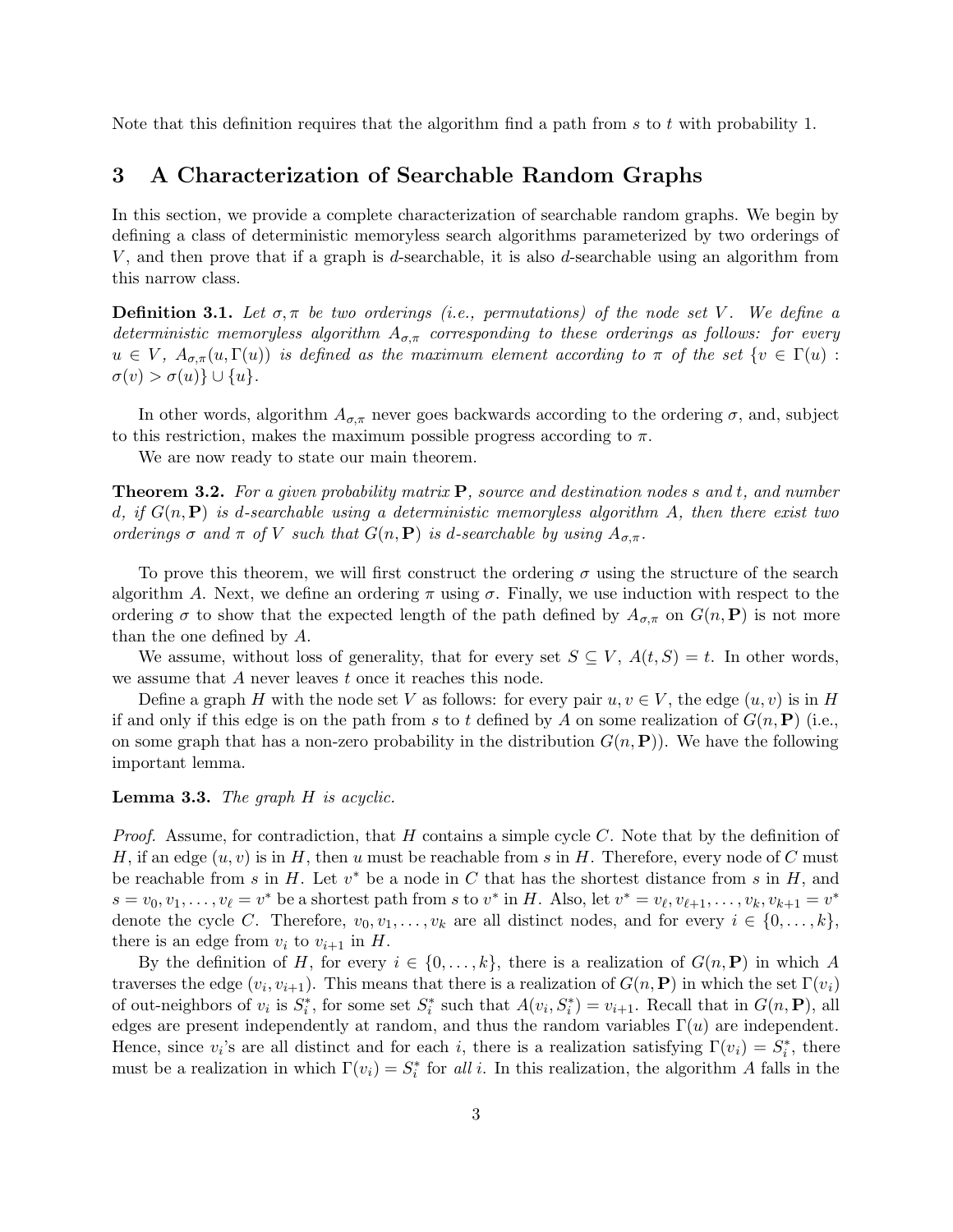cycle C, and therefore will never reach t. Thus the path found by A in this realization is infinitely long, and therefore the expected length of the path found by A is infinite. This is a contradiction.

By Lemma 3.3, we can find a topological ordering of the graph  $H$ . Furthermore, since by assumption t has no outgoing edge in  $H$ , we can find a topological ordering that places t last. Let  $\sigma$  be such an ordering, i.e.,  $\sigma$  is an ordering of V such that (i) t is the maximum element of V under  $\sigma$ ; (ii) for every edge  $(u, v)$  in H, we have  $\sigma(v) > \sigma(u)$ ; and (iii) all nodes not in H precede s and are ordered arbitrarily, i.e.,  $\sigma(s) > \sigma(v)$  for any such node v. By the definition of H, these conditions mean that the algorithm A (starting from the node s) never traverses an edge  $(u, v)$ with  $\sigma(u) > \sigma(v)$ .

Given the ordering  $\sigma$ , we define numbers  $r_u$  for every  $u \in V$  recursively as follows:  $r_t = 0$ , and for every  $u \neq t$ ,

$$
r_u = \begin{cases} 1 + \sum_{S \subseteq T_u, S \neq \emptyset} q_{u,S} \cdot \min_{v \in S} \{r_v\} & \text{if } q_{u,\emptyset} = 0\\ \infty & \text{if } q_{u,\emptyset} > 0, \end{cases}
$$
 (1)

where  $T_u := \{v : \sigma(v) > \sigma(u)\}\$ and, for a set  $S \subseteq T_u$ , we write

$$
q_{u,S} := \left(\prod_{v \in S} p_{uv}\right) \left(\prod_{v \in T_u \setminus S} (1 - p_{uv})\right)
$$

to denote the probability that the subset of nodes of  $T_u$  that are out-neighbors of u is precisely S. Note that the above formula defines  $r_u$  in terms of  $r_v$  for  $\sigma(v) > \sigma(u)$ , and therefore the definition is well founded.

We can now define the ordering  $\pi$  as follows: let  $\pi(u) > \pi(v)$  if  $r_u < r_v$ . Pairs u, v with  $r_u = r_v$ are ordered arbitrarily by  $\pi$ .

The final step of the proof is the following lemma, which we will prove by induction using the ordering  $\sigma$ . To state the lemma, we need a few pieces of notation. For a search algorithm B, let  $d(B, u)$  denote the expected length of the path that the algorithm B, started at node u, finds to t. Also, let  $V_0$  denote the set of non-isolated nodes of  $H$ —i.e.,  $V_0$  is the set of nodes that the algorithm  $A$  (started from  $s$ ) has a non-zero chance of reaching.

**Lemma 3.4.** Let  $\sigma$  and  $\pi$  be the orderings defined as above. Then for every node  $u \in V_0$ , we have that  $d(A, u) \geq d(A_{\sigma,\pi}, u) = r_u$ .

sketch. We prove this statement by induction on u, according to the ordering  $\sigma$ . The statement is trivial for  $u = t$ . We now show that for  $u \in V_0 \setminus \{t\}$  if the statement holds for every node  $v \in V_0$ with  $\sigma(v) > \sigma(u)$ , then it also holds for u. Observe that for any deterministic memoryless algorithm  $B,$ 

$$
d(B, u) = 1 + \sum_{S \subset V, S \neq \emptyset} q'_{u, S} \cdot d(B, B(u, S)),
$$
\n(2)

where  $q'_{u,S} := (\prod_{v \in S} p_{uv})(\prod_{v \in V \setminus S} (1 - p_{uv}))$  is the probability that the set of out-neighbors of u in  $G(n, P)$  is precisely S. This statement follows from the fact that the algorithm B is memoryless, and the fact that  $q'_{u,\emptyset} = 0$  since  $u \in V_0$ . Applying Equation (??) to  $A_{\sigma,\pi}$  and using the fact that, by definition,  $A_{\sigma,\pi}(u, S)$  only depends on u and  $S \cap T_u$ , we obtain

$$
d(A_{\sigma,\pi}, u) = 1 + \sum_{S \subseteq T_u, S \neq \emptyset} q_{u,S} \cdot d(A_{\sigma,\pi}, A_{\sigma,\pi}(u, S)). \tag{3}
$$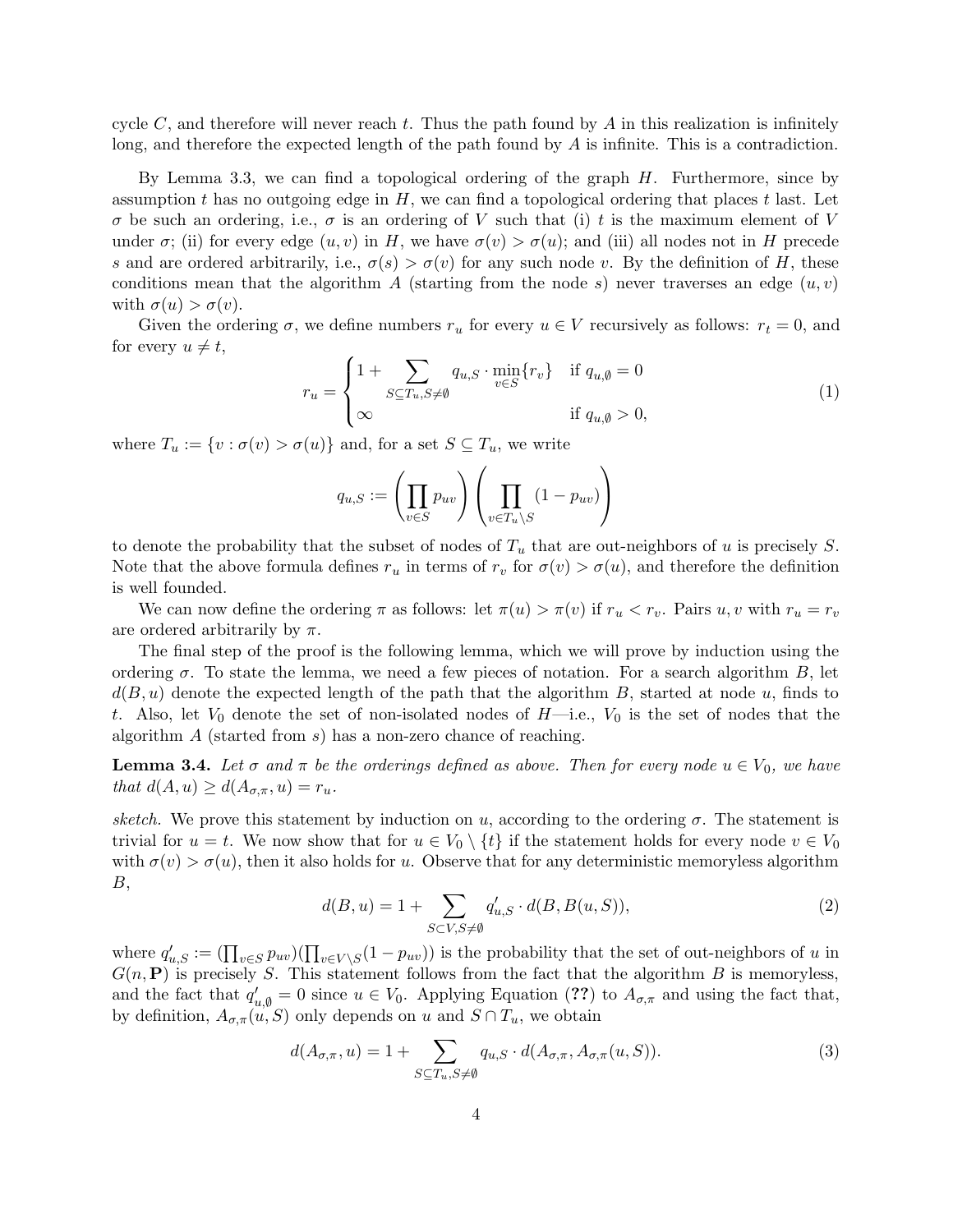We have that  $d(A_{\sigma,\pi}, A_{\sigma,\pi}(u, S)) = r_{A_{\sigma,\pi}(u, S)}$  by the induction hypothesis. Also, by the definition of  $A_{\sigma,\pi}$  and  $\pi$ , we have that  $r_{A_{\sigma,\pi}(u,S)} = \min_{v \in S} \{r_v\}$ . Combined with Equation (??) and the definition of  $r_u$ , this shows  $d(A_{\sigma,\pi}, u) = r_u$ , as desired.

To prove  $d(A, u) \geq r_u$ , note that since  $A(u, S) \in S \cap T_u \cap V_0$ , we have

$$
d(A, A(u, S)) \ge \min_{v \in S \cap T_u \cap V_0} \{d(A, v)\}.
$$

By the induction hypothesis, we have that  $d(A, v) \geq r_v$  for every  $v \in T_v \cap V_0$ . Therefore, we have that  $d(A, A(u, S)) \ge \min_{v \in S \cap T_u \cap V_0} \{r_v\}$ . Substituting this in Equation (??), we obtain

$$
d(A, u) \geq 1 + \sum_{S \subset V, S \neq \emptyset} q'_{u,S} \cdot \min_{v \in S \cap T_u \cap V_0} \{r_v\}
$$
  
= 1 + 
$$
\sum_{S \subseteq T_u, S \neq \emptyset} q_{u,S} \cdot \min_{v \in S \cap T_u \cap V_0} \{r_v\}
$$
  

$$
\geq r_u.
$$

This completes the proof of the induction step.

of Theorem 3.2. Define the graph H, the ordering  $\sigma$ , the values  $r_u$ , and the ordering  $\pi$  as above. By Lemma 3.4, we have that  $d(A_{\sigma,\pi}, s) \leq d(A, s)$ . Since  $G(n, \mathbf{P})$  is d-searchable using A by assumption, we have that  $d(A, s) \leq d$ . Hence we have  $d(A_{\sigma,\pi}, s) \leq d$ , as desired.

**Remark 3.5.** It is not hard to see that the only property of  $G(n, \mathbf{P})$  that was used in the above proof was the fact that the random variables  $\Gamma(u)$  (the set of out-neighbors of u) are independent. Therefore, the above proof (with minor modifications in the definitions of  $q_{u,S}$  and  $q'_{u,S}$ ) also works for a more general model of random graphs. This includes the directed ACL graphs [1] and the long-range percolation graphs.

Note that in the above proof, the second ordering  $\pi$  was defined in terms of the first ordering  $\sigma$  and **P**. Therefore, the condition for the searchability of  $G(n, \mathbf{P})$  can be stated in terms of only one ordering  $\sigma$  as follows:

**Corollary 3.6.**  $G(n, \mathbf{P})$  is d-searchable if and only if there is an ordering  $\sigma$  on the nodes for which  $r_s \leq d$ , where r is defined as in (??).

It is not hard to see that even though the expression on the right-hand side of (??) has exponentially many terms, given  $\sigma$ , the value of  $r_u$  can be computed in polynomial time for every u. Therefore, the above corollary reduces the problem of d-searchability of  $G(n, \mathbf{P})$  to a node-ordering property with a tractable objective function.

# 4 The Monotonicity Property

Armed with the characterization theorem of the previous section, we can now prove the following natural monotonicity property for searchability.

**Theorem 4.1.** Let P, P' be two  $n \times n$  probability matrices such that for every i and j, we have  $p_{ij} \leq p'_{ij}$ . Fix the source and destination nodes s and t. Then, if  $G(n, \mathbf{P})$  is d-searchable for some d, so is  $G(n, \mathbf{P}')$ .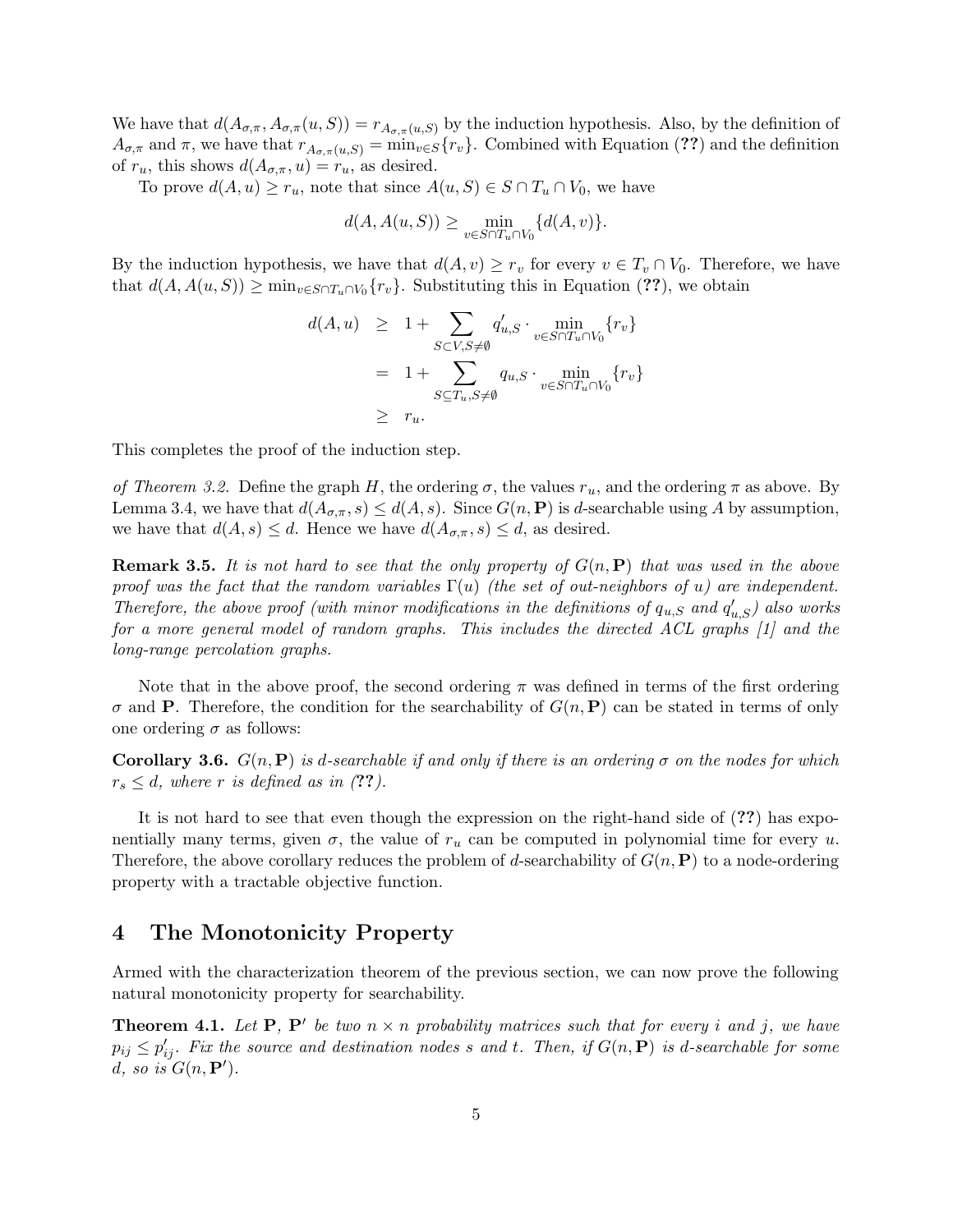sketch. By Corollary 3.6, since  $G(n, \mathbf{P})$  is d-searchable, there is an ordering  $\sigma$  such that the value  $r_s$  defined using Equation (??) is at most d. To show d-searchability of  $G(n, \mathbf{P}')$ , we apply the same ordering  $\sigma$ . Let  $\{r'_u\}$  denote the values computed using Equation (??), but with **P** replaced by  $\mathbf{P}'$ . All we need to do is to show that  $r'_s \leq d$  and then use Corollary 3.6. To do this, we prove by induction that for every  $u \in V_0$ , we have  $r'_u \leq r_u$ . This statement is trivial for  $u = t$ . We assume it is proved for every  $v \in V_0$  with  $\sigma(v) > \sigma(u)$ , and prove it for u.

We have

$$
\begin{array}{lcl} r'_u & = & 1 + \displaystyle \sum_{S \subseteq T_u, S \neq \emptyset} \ \displaystyle \prod_{v \in S} p'_{uv} \prod_{v \in T_u \backslash S} (1-p'_{uv}) \cdot \min_{v \in S} \{r'_v\} \\ \\ & \leq & 1 + \displaystyle \sum_{S \subseteq T_u, S \neq \emptyset} \ \displaystyle \prod_{v \in S} p'_{uv} \prod_{v \in T_u \backslash S} (1-p'_{uv}) \cdot \min_{v \in S} \{r_v\} \end{array}
$$

Let  $1, 2, \ldots, k$  be the nodes of  $T_u$ , ordered in such a way that  $r_1 \geq r_2 \geq \cdots \geq r_k$ . It is not hard to see that the above expression can be written as follows.

$$
r'_{u} \leq 1 + r_{1} - \sum_{i=1}^{k-1} \mathbf{Pr}_{G(n, \mathbf{P}')}[\Gamma(u) \cap \{i+1, \dots, k\} \neq \emptyset] \cdot (r_{i} - r_{i+1})
$$

The coefficient of  $(r_i - r_{i+1})$  in the above expression is the probability of the event that the set of nodes that have an edge from u in  $G(n, \mathbf{P}')$  contains at least one of the nodes  $i + 1, \ldots, k$ . This event is monotone; therefore the probability of this event under  $G(n, \mathbf{P})$  is less than or equal to the probability under  $G(n, \mathbf{P}')$ . Therefore,

$$
r'_{u} \leq 1 + r_{1} - \sum_{i=1}^{k-1} \mathbf{Pr}_{G(n, \mathbf{P})}[\Gamma(u) \cap \{i+1, \dots, k\} \neq \emptyset] \cdot (r_{i} - r_{i+1}).
$$

This completes the proof of the induction step, since the right-hand side of the above inequality is precisely  $r_u$ .

Note that, simple as the statement of Theorem 4.1 sounds, we do not know whether a similar statement holds for randomized memoryless algorithms. On the other hand, we proved the monotonicity property for randomized algorithms with memory; the proof can be found in [13].

# Acknowledgments

We thank Amin Saberi for many useful discussions.

### References

- [1] W. Aiello, F. Chung, and L. Lu. A random graph model for power law graphs. Experimental Mathematics, 10(1):53–66, 2001.
- [2] Albert-László Barabási and Réka Albert. Emergence of scaling in random networks. Science, 286(15):509–512, 1999.